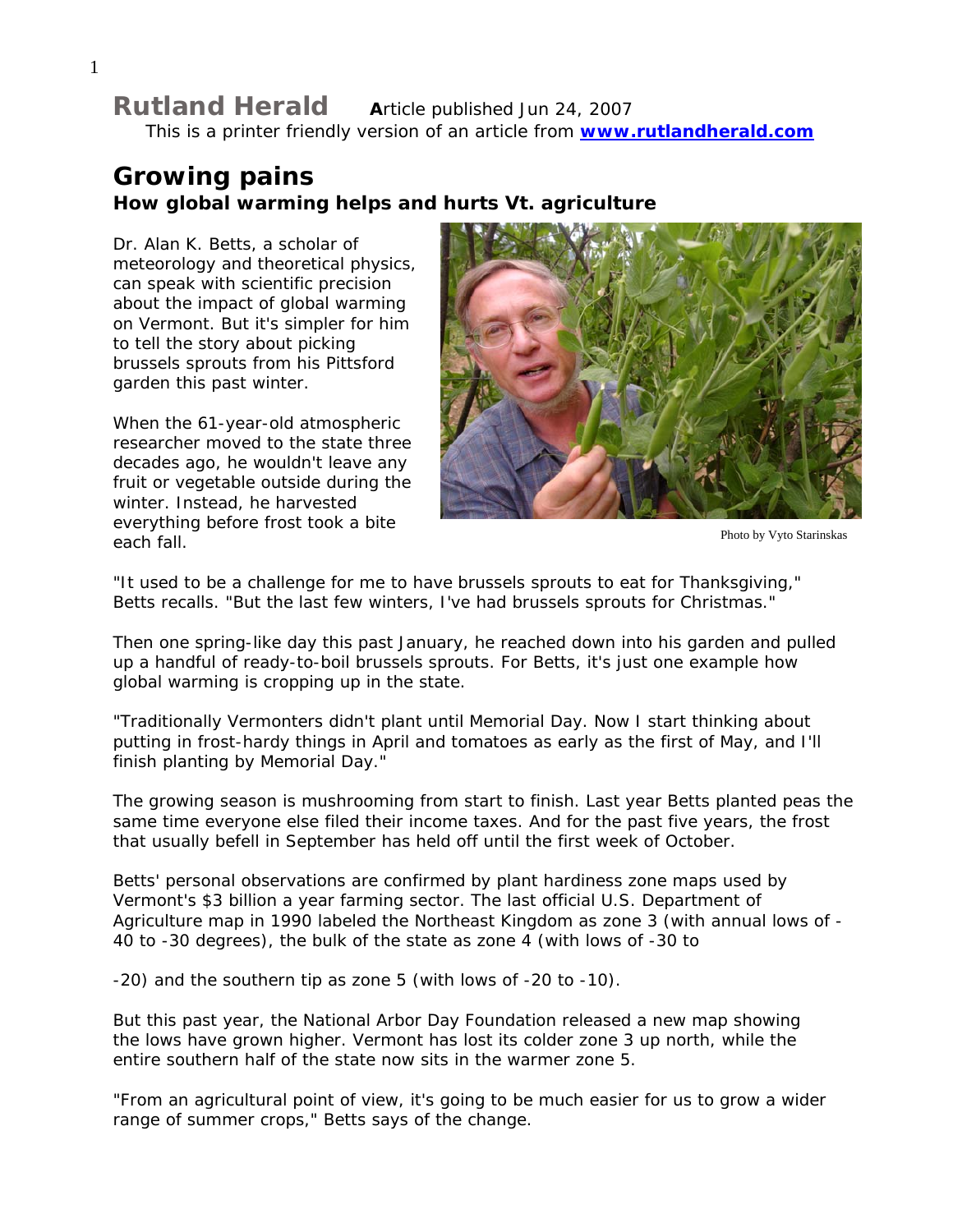But don't give that a green thumbs up just yet. He has yet to explain the downside.

## **'Looking out'**

When Betts recalls his childhood in post-World War II Britain, he talks of "gaw-dins" ripe with "toe-mah-toes." He inherited his accent from his motherland, his aptitude with garden tomatoes from his father. His interest in weather and climate came when he studied science at the University of Cambridge, England.

"I wanted to do something that involved looking out at the world rather than in at atoms," he says today.

Betts earned a doctorate in meteorology at Imperial College in London before moving to the United States in 1970 to work at Colorado State University.

It doesn't rain much in the Rocky Mountains. Most people like that. But the Englishman was homesick for wetter weather. Contacting a friend who sold real estate on the snowy slopes of Vermont, Betts bought 30 acres in West Pawlet in 1976 and built a home with solar power and wood heat in 1978. Moving north to Weybridge a decade later, he settled into his current home in Pittsford in 1992.

"The very first thing my wife and I did here was dig up a section and start a garden."

Today their 160-year-old white clapboard Victorian is surrounded by towering willows and evergreens and tidy flower and vegetable gardens. Betts starts the latter each spring by sowing peas, lettuce and spinach.

"The books all say you plant those as soon as the ground can be worked."

Arriving in Pittsford 15 years ago, he wouldn't dig in before the third week of April. This year, however, he could turn the soil in late March.

Shortly after planting salad greens, Betts seeds carrots and beets. In early May, "I start making guesses about whether I can set out tomato plants." Then he moves on to basil, squash and finally sweet potatoes.

"The last few years I've had magnificent sweet potato crops, which I never used to consider growing in Vermont. But we now appear to have a long enough growing season for them."

## **Yielding results**

Betts isn't the only one noticing the earlier sprout of spring.

Scientists reviewed bloom dates for lilacs in 72 northeastern U.S. locations from 1965 to 2001 and for apples and grapes in roughly the same region and time period to find "an average advance in spring bloom of about 4 to 8 days," according to the 2005 report "Indicators of Climate Change in the Northeast" by the University of New Hampshire's Climate Change Research Center.

This has advantages and disadvantages, the report says.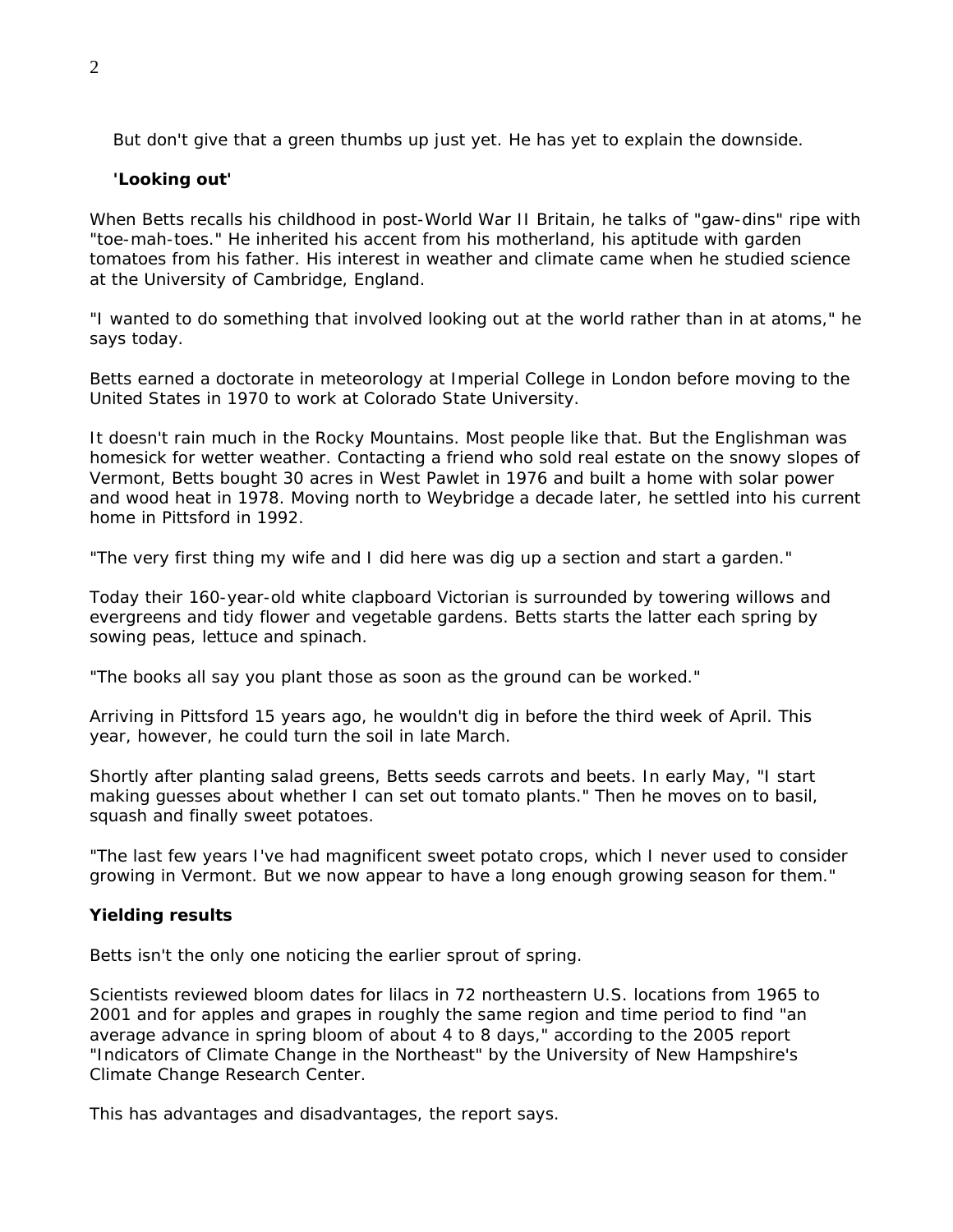"In some cases, it may translate in a straightforward fashion to earlier yields. This will benefit farmers who receive higher prices for earlier production, but … earlier bloom could potentially reduce yields if spring temperatures become more variable as the climate changes and an early bloom increases the risk of frost damage to flowers and developing fruit."

The report cited a study of New York state apple production that discovered warmer temperatures from Jan. 1 to the first bud break "correlated with lower, not higher yields." The Northeast findings added "there is already evidence in some regions that climate change can encourage invasive weeds."

Betts himself is reaping bushels of healthier results. He's already harvesting lettuce, spinach and peas. Next month he expects to eat garlic — he plants it as a garden border to repel woodchucks — and broccoli. He'll end the summer picking tomatoes and squash and start the fall pulling potatoes, kale and brussels sprouts.

Betts' salad days end with the first frost. When he moved to Vermont in the 1970s, he would shiver in the middle of September. But in recent years, he hasn't felt the chill until as late as the middle of October.

### **Frozen vegetables**

Betts used to dig up his garden before the cold burrowed down. Now he tucks his more hardy crops in.

"Some 20 or 30 years ago, there was no way you could winter over anything in the cabbage family — it would totally destroy it."

But for almost two weeks this past January, his backyard sprung with green grass and temperatures as warm as 60 degrees. Betts picked some brussels sprouts and blanketed the rest with raked leaves before snow fell a few days later.

Brussels sprouts can survive temperatures of 15 degrees or colder when covered correctly.

"They were essentially preserved as frozen vegetables. We ate them into April. This is an exceptional year, but illustrative of what will become a more typical year as we move forward into the future. Things like peaches always have been marginal in Vermont, but I think they would survive now. There are a lot more fruit trees we'll likely to be able to grow this century because they require zone 5 or 6."

The latest plant hardiness maps place the lower half of the state and most of the Champlain Valley in the fruit-friendlier zone 5. No Vermont community has recorded annual lows around zero that would categorize it as zone 6. But the western half of Massachusetts has warmed enough in the past 15 years to shift from zone 5 to zone 6, and researchers predict that without a worldwide curb in fossil-fuel emissions, southern Vermont may soon follow.

In its 2006 report "Climate Change in the U.S. Northeast," the Union of Concerned Scientists says Vermont not only could feel like North Carolina by the year 2100 but also could see its first leaves and blooms a projected two days earlier each decade, "meaning that spring will arrive almost three weeks earlier by the end of this century."

Betts knows that sounds good.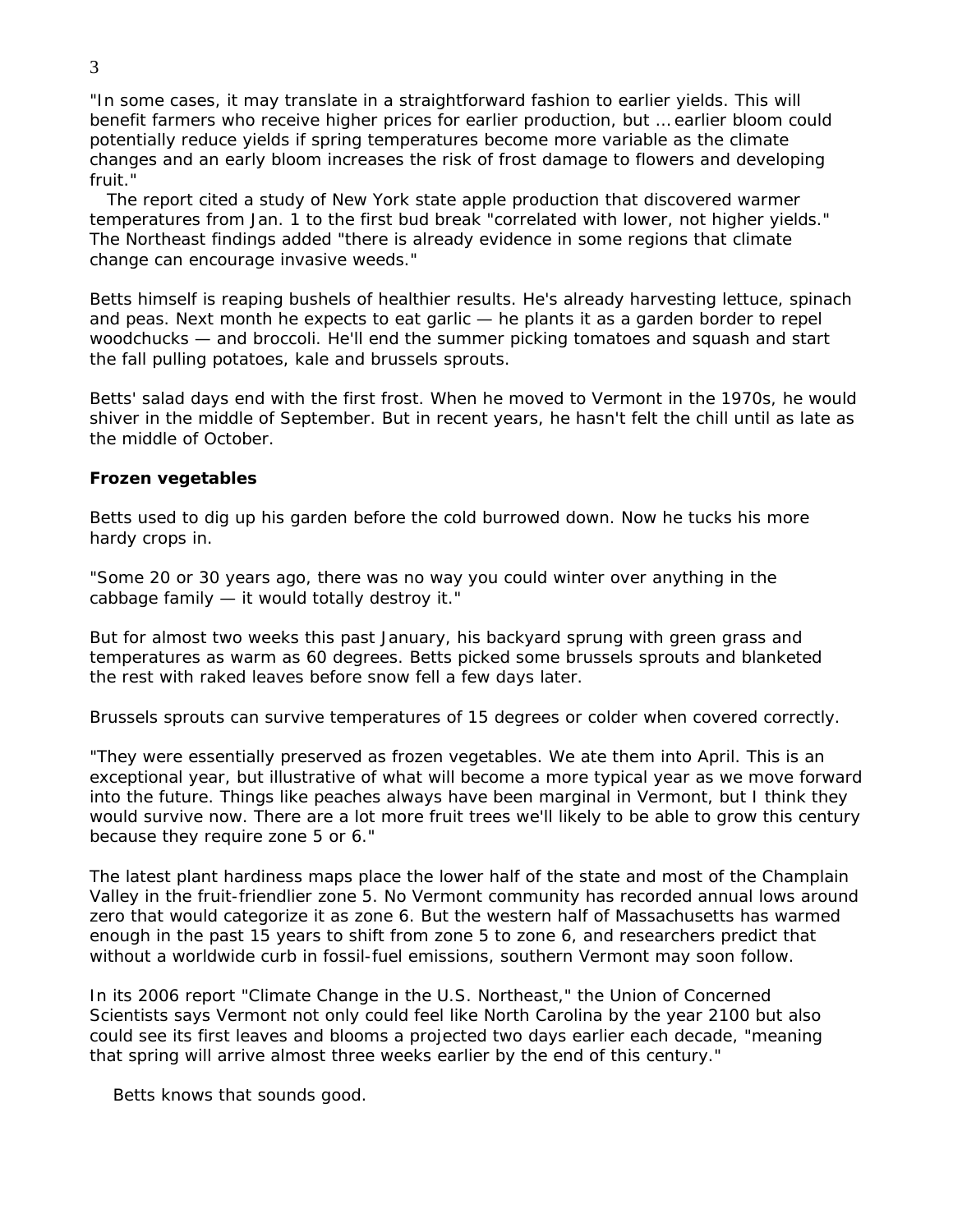"For the next 20 or 30 years, growing conditions in Vermont likely will improve."

But he says there's a flipside.

### **Severe conditions?**

"I say 'likely will improve' — there's one caveat, one problem in all of this."

Scientists are projecting average Vermont temperatures could rise as much as 10 degrees by the end of the century. But they can't as easily predict future precipitation that's critical to crops.

"In Vermont we have enough rainfall and it's distributed throughout the year," Betts says. "What's likely to happen is we'll get more precipitation in winter and an earlier runoff in spring, but we'll probably have more periods of drought in summer."

His reasoning: Higher temperatures lead to more evaporation of water into the air. That causes more heavy downpours that, rather than soak the ground slowly, run off into fast-flowing rivers and streams.

"It's not clear whether we'll get enough extra rain in summer to balance the extra evaporation," Betts says. "For small-scale gardening, I suspect we'll have enough water, but I don't know what it's going to mean for agriculture as a whole."

Several environmental organizations have similar concerns. Clean Air-Cool Planet, a nonprofit, nonpartisan advocacy group based in New England, warns on its Web site: "Crops such as field-grown tomatoes, lettuce, broccoli, potatoes, pumpkins and cabbages, as well as fruit such as apples and pears are particularly vulnerable to increasingly variable and extreme weather conditions."

The U.S. Environmental Protection Agency, in a 1998 report "Climate Change and Vermont," adds that changes in temperature and precipitation could impact farmers not just of crops, but also of livestock. Some 85 percent of state farm revenue comes from dairy cows, which require silage and hay.

"Yields of these crops and pasture could fall by as much as 39 percent under severe conditions as temperatures rise beyond the tolerance levels of the crop and are combined with increased stress from decreased soil moisture," the EPA report says. "Livestock and dairy production may not be affected, unless summer temperatures rise significantly and conditions become significantly drier. Under these conditions, livestock gain less weight and pasture yields decline, limiting forage."

#### '**What we need'**

Farmers' demand for more water could drain everyone.

"Warmer climates and less soil moisture due to increased evaporation may increase the need for irrigation," the EPA report says. "However, these same conditions could decrease water supplies, which also may be needed by natural ecosystems, urban populations, industry, and other users."

Betts hasn't experienced any problems yet.